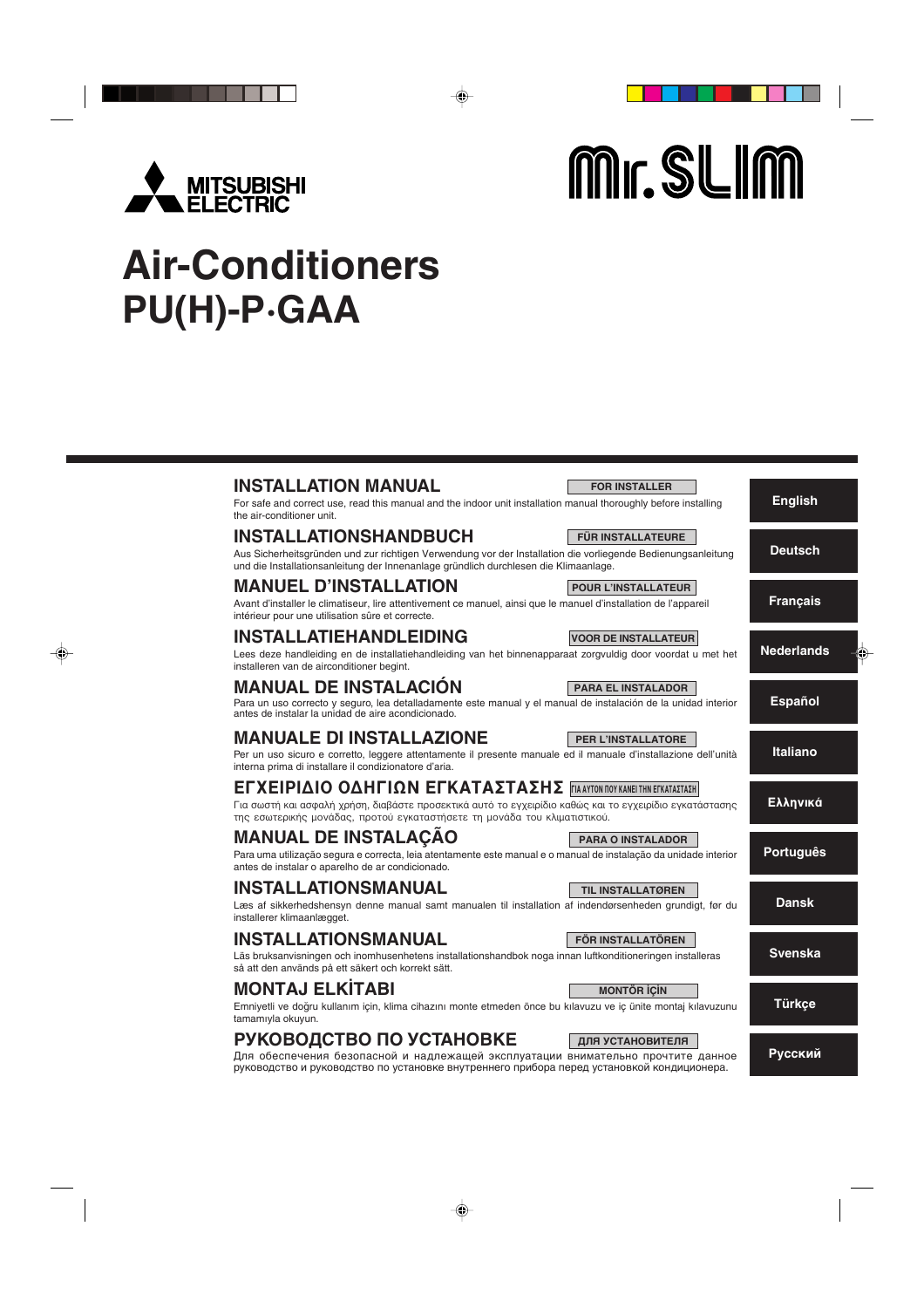# **Contents**

# **1. Safety precautions**

- **Before installing the unit, make sure you read all the "Safety precautions".**
- s **This equipment does not comply with the relevant technical standard for the limitation of flicker and this may cause adverse effects on other electrical appliances. Please provide an exclusive circuit for the air conditioner and ensure, the max. impedance in this manual. Do not connect other appliances to this circuit.**
- Please report to your supply authority or obtain their consent before **connecting this equipment to the power supply system.**

#### **Warning:**

**Describes precautions that must be observed to prevent danger of injury or death to the user.**

#### **Caution:**

**Describes precautions that must be observed to prevent damage to the unit.**

#### **Warning:**

- **The unit must not be installed by the user. Ask a dealer or an authorized technician to install the unit. If the unit is installed incorrectly, water leakage, electric shock, or fire may result.**
- **For installation work, follow the instructions in the Installation Manual and use tools and pipe components specifically made for use with R407C refrigerant.**
- **The unit must be installed according to the instructions in order to minimize the risk of damage from earthquakes, typhoons, or strong winds. An incorrectly installed unit may fall down and cause damage or injuries.**
- **The unit must be securely installed on a structure that can sustain its weight. If the unit is mounted on an unstable structure, it may fall down and cause damage or injuries.**
- **If the air conditioner is installed in a small room, measures must be taken to prevent the refrigerant concentration in the room from exceeding the safety limit in the event of refrigerant leakage. Consult a dealer regarding the appropriate measures to prevent the allowable concentration from being exceeded. Should the refrigerant leak and cause the concentration limit to be exceeded, hazards due to lack of oxygen in the room may result.**
- **Ventilate the room if refrigerant leaks during operation. If refrigerant comes into contact with a flame, poisonous gases will be released.**
- **All electric work must be performed by a qualified technician according to local regulations and the instructions given in this manual. The units must be powered by dedicated power lines and the correct voltage and circuit breakers must be used. Power lines with insufficient capacity or incorrect electrical work may result in electric shock or fire.**

## **1.1. Before installation**

 **Caution:**

- **Do not use the unit in an unusual environment. If the air conditioner is installed in areas exposed to steam, volatile oil (including machine oil), or sulfuric gas, areas exposed to high salt content such as the seaside, or areas where the unit will be covered by snow, the performance can be significantly reduced and the internal parts can be damaged.**
- **Do not install the unit where combustible gases may leak, be produced, flow, or accumulate. If combustible gas accumulates around the unit, fire or explosion may result.**
- **The outdoor unit produces condensation during the heating operation. Make sure to provide drainage around the outdoor unit if such condensation is likely to cause damage.**

After installation work has been completed, explain the "Safety Precautions," use, and maintenance of the unit to the customer according to the information in the Operation Manual and perform the test run to ensure normal operation. Both the Installation Manual and Operation Manual must be given to the user for keeping. These manuals must be passed on to subsequent users.

 $\left(\frac{\Gamma}{\Gamma}\right)$ : Indicates a part which must be grounded.

 **Warning: Carefully read the labels affixed to the main unit.**

- **Use only specified cables for wiring. The connections must be made securely without tension on the terminals. If the cables are connected or installed incorrectly, overheating or fire may result.**
- **The terminal block cover panel of the outdoor unit must be firmly attached. If the cover panel is mounted incorrectly and dust and moisture enter the unit, electric shock or fire may result.**
- **When installing or moving the air conditioner, use only the specified refrigerant (R407C) to charge the refrigerant lines. Do not mix it with any other refrigerant and do not allow air to remain in the lines. Air enclosed in the lines can cause pressure peaks resulting in a rupture and other hazards.**
- **Use only accessories authorized by Mitsubishi Electric and ask a dealer or an authorized technician to install them. If accessories are incorrectly installed, water leakage, electric shock, or fire may result.**
- **Do not alter the unit. Consult a dealer for repairs. If alterations or repairs are not performed correctly, water leakage, electric shock, or fire may result.**
- **The user should never attempt to repair the unit or transfer it to another location. If the unit is installed incorrectly, water leakage, electric shock, or fire may result. If the air conditioner must be repaired or moved, ask a dealer or an authorized technician.**
- **After installation has been completed, check for refrigerant leaks. If refrigerant leaks into the room and comes into contact with the flame of a heater or portable cooking range, poisonous gases will be released.**
- **When installing the unit in a hospital or communications office, be prepared for noise and electronic interference. Inverters, home appliances, high-frequency medical equipment, and radio communications equipment can cause the air conditioner to malfunction or breakdown. The air conditioner may also affect medical equipment, disturbing medical care, and communications equipment, harming the screen display quality.**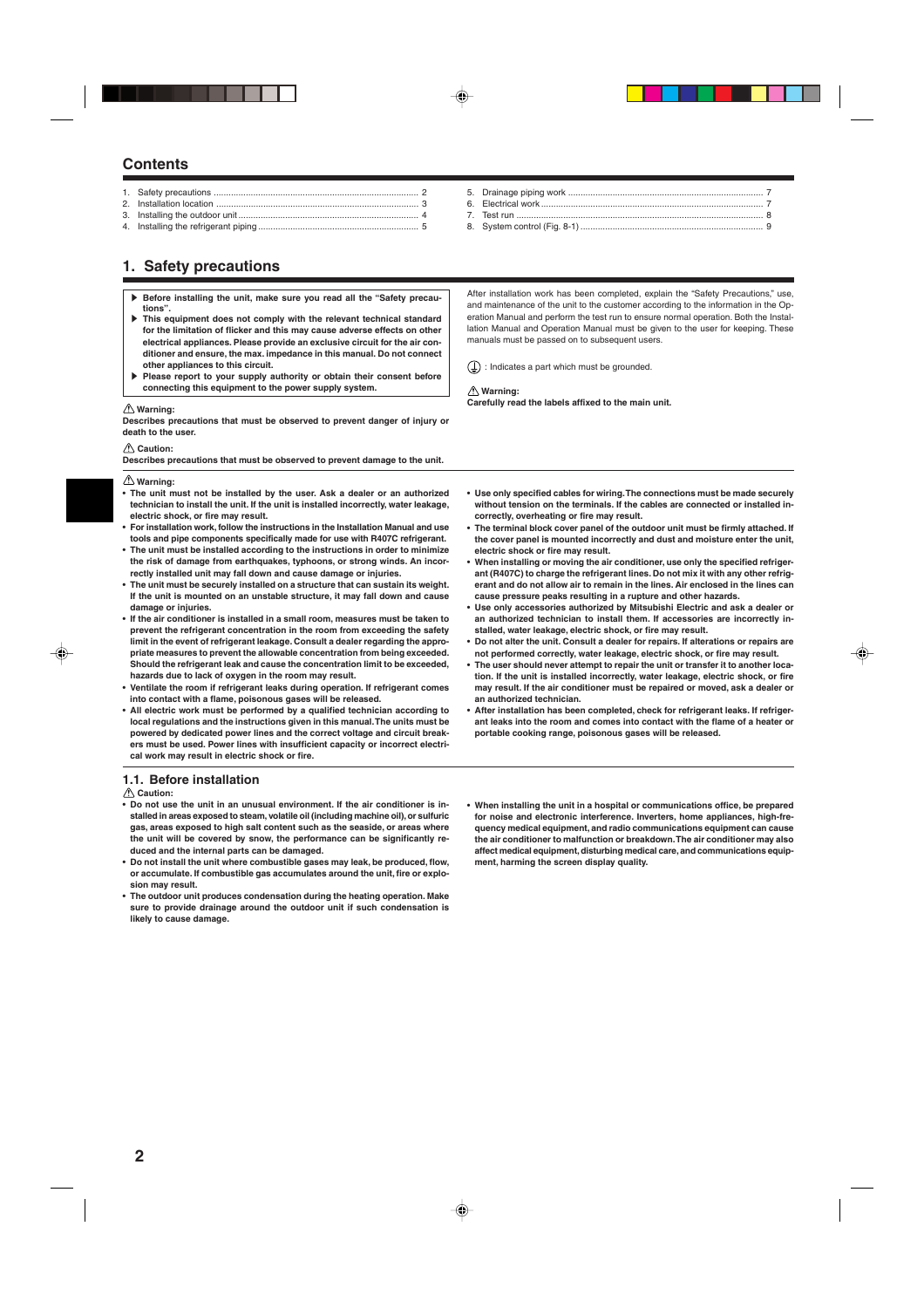## **1.2. Before installation (relocation)**

#### **Caution:**

- **• Be extremely careful when transporting the units. Two or more persons are needed to handle the unit, as it weighs 20 kg or more. Do not grasp the packaging bands. Wear protective gloves to remove the unit from the packaging and to move it, as you can injure your hands on the fins or other parts.**
- **• Be sure to safely dispose of the packaging materials. Packaging materials, such as nails and other metal or wooden parts may cause stabs or other injuries.**
- **• Thermal insulation of the drainpipe is necessary to prevent condensation. If the drainpipe is not properly insulated, condensation will be formed and the ceiling, floor, or important items may be damaged.**

#### **1.3. Before electric work**

 **Caution:**

- **• Be sure to install circuit breakers. If not installed, electric shock may result. • For the power lines, use standard cables of sufficient capacity. Otherwise, a short circuit, overheating, or fire may result.**
- **• When installing the power lines, do not apply tension to the cables. If the connections are loosened, the cables can snap or break and overheating or fire may result.**
- **1.4. Before starting the test run**

#### **Caution:**

- **• Turn on the main power switch more than 12 hours before starting operation. Starting operation just after turning on the power switch can severely damage the internal parts. Keep the main power switch turned on during the operation season.**
- **• Before starting operation, check that all panels, guards and other protective parts are correctly installed. Rotating, hot, or high voltage parts can cause injuries.**
- **• Do not operate the air conditioner without the air filter set in place. If the air filter is not installed, dust may accumulate and breakdown may result.**

# **2. Installation location**







**Fig. 2-2**

- **• Install the drainpipe according to this Installation Manual to ensure proper drainage. Place thermal insulation on the pipes to prevent condensation. If the drainpipe is installed incorrectly, water leakage and damage to the ceiling, floor, furniture, or other possessions may result.**
- **• The base and attachments of the outdoor unit must be periodically checked for looseness, cracks or other damage. If such defects are left uncorrected, the unit may fall down and cause damage or injuries.**
- **• Do not clean the air conditioner unit with water. Electric shock may result.**
- **• Tighten all flare nuts to specification using a torque wrench. If tightened too much, the flare nut can break after an extended period and refrigerant can leak out.**
- **• Be sure to ground the unit. Do not connect the ground wire to gas or water pipes, lighting rods, or telephone grounding lines. If the unit is not properly grounded, electric shock may result.**
- **• Use circuit breakers (ground fault interrupter, isolating switch (+B fuse), and molded case circuit breaker) with the specified capacity. If the circuit breaker capacity is larger than the specified capacity, breakdown or fire may result.**
- **• Do not touch any switch with wet hands. Electric shock may result.**
- **• Do not touch the refrigerant pipes with bare hands during operation. The refrigerant pipes are hot or cold depending on the condition of the flowing refrigerant. If you touch the pipes, burns or frostbite may result.**
- **• After stopping operation, be sure to wait at least five minutes before turning off the main power switch. Otherwise, water leakage or breakdown may result.**

## **2.1. Refrigerant pipe (Fig. 2-1)**

s **Check that the difference between the heights of the indoor and outdoor units, the length of refrigerant pipe, and the number of bends in the pipe are within the limits shown below.**

| Models          | A Pipe length | <b>B</b> Height | © Number of     |
|-----------------|---------------|-----------------|-----------------|
|                 | (one way)     | difference      | bends (one way) |
| P <sub>25</sub> | max. 30 m     | max. 30 m       | max.9           |
| P35.50          | max. 40 m     | max. 40 m       | max. 12         |
| P60-140         | max. 50 m     | max. 50 m       | max. 15         |

- Height difference limitations are binding regardless of which unit, indoor or outdoor, is positioned higher.
	- D Indoor unit
	- E Outdoor unit

## **2.2. Choosing the outdoor unit installation location**

- Avoid locations exposed to direct sunlight or other sources of heat.
- Select a location from which noise emitted by the unit will not inconvenience neighbors.
- Select a location permitting easy wiring and pipe access to the power source and indoor unit.
- Avoid locations where combustible gases may leak, be produced, flow, or accumulate.
- Note that water may drain from the unit during operation.
- Select a level location that can bear the weight and vibration of the unit.
- Avoid locations where the unit can be covered by snow. In areas where heavy snow fall is anticipated, special precautions such as raising the installation location or installing a hood on the air intake must be taken to prevent the snow from blocking the air intake or blowing directly against it. This can reduce the airflow and a malfunction may result.
- Avoid locations exposed to oil, steam, or sulfuric gas.
- Use the transportation handles of the outdoor unit to transport the unit. If the unit is carried from the bottom, hands or fingers may be pinched.

## **2.3. Outline dimensions (Outdoor unit) (Fig. 2-2)**

|                      |      |          |      |     |     | (mm) |
|----------------------|------|----------|------|-----|-----|------|
| Models               | W    | D        | н    | А   | в   | С    |
| P <sub>25</sub> , 35 | 900  | $330+20$ | 650  | 500 | 200 | 370  |
| P50-71               | 900  | $330+20$ | 855  | 500 | 200 | 370  |
| P <sub>100</sub>     | 900  | $330+20$ | 1260 | 500 | 200 | 370  |
| P125, 140            | 1050 | $330+20$ | 1260 | 600 | 225 | 370  |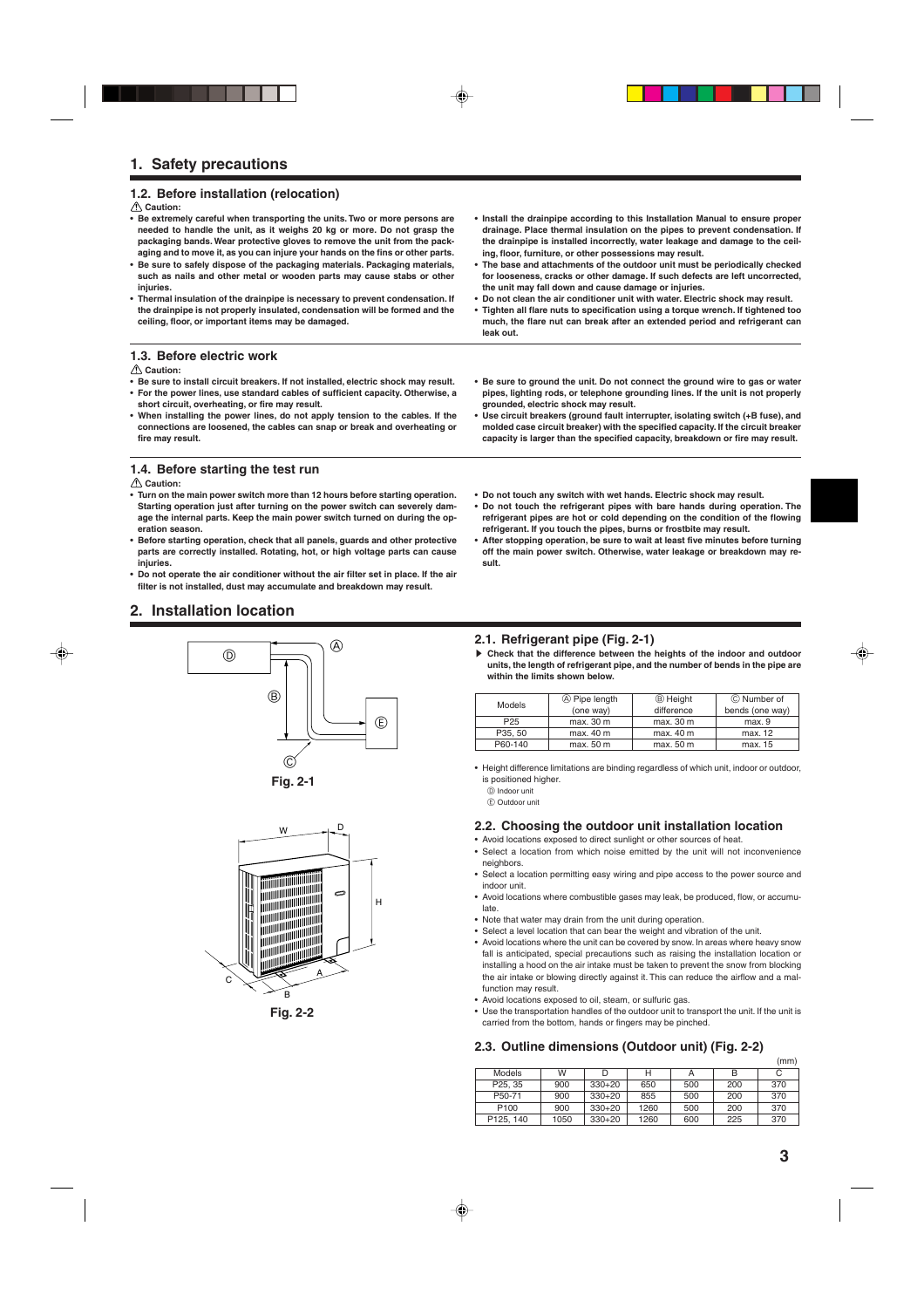# **2. Installation location**



## **2.4. Ventilation and service space**

#### **2.4.1. Windy location installation**

When installing the outdoor unit on a rooftop or other location unprotected from the wind, situate the air outlet of the unit so that it is not directly exposed to strong winds. Strong wind entering the air outlet may impede the normal airflow and a malfunction may result.

The following shows three examples of precautions against strong winds.

- 1 Face the air outlet towards the nearest available wall about 50 cm away from the wall. (Fig. 2-3)
- 2 Install an optional air outlet guide and air guide if the unit is installed in a location where strong winds from a typhoon, etc. may directly enter the air outlet. (Fig. 2-4) A Air outlet guide
- 3 Position the unit so that the air outlet blows perpendicularly to the seasonal wind direction, if possible. (Fig. 2-5)

#### B Wind direction

# **3. Installing the outdoor unit**





**Fig. 3-1**

#### **2.4.2. When installing a single outdoor unit (Refer to the last page)** Minimum dimensions are as follows, except for Max., meaning Maximum dimensions, indicated.

The figure in parentheses are for P100-140 models.

- Refer to the figures for each case.
- 1 Obstacles at rear only (Fig. 2-6)
- 2 Obstacles at rear and above only (Fig. 2-7)
- 3 Obstacles at rear and sides only (Fig. 2-8)
- 4 Obstacles at front only (Fig. 2-9)
- When using an optional air outlet guide, the clearance for P100-140 models is 500 mm or more.
- 5 Obstacles at front and rear only (Fig. 2-10)
- ∗ When using an optional air outlet guide, the clearance for P100-140 models is 500 mm or more
- 6 Obstacles at rear, sides, and above only (Fig. 2-11)
	- Do not install the optional air outlet guides for upward airflow.

#### **2.4.3. When installing multiple outdoor units (Refer to the last page)** Leave a 10 mm space or more between the units.

- 1 Obstacles at rear only (Fig. 2-12)
- 2 Obstacles at rear and above only (Fig. 2-13)
	- No more than three units must be installed side by side. In addition, leave space as shown.
	- Do not install the optional air outlet guides for upward airflow.
- 3 Obstacles at front only (Fig. 2-14)
	- When using an optional air outlet guide, the clearance for P100-140 models is 1000 mm or more
- 4 Obstacles at front and rear only (Fig. 2-15)
	- ∗ When using an optional air outlet guide, the clearance for P100-140 models is 1000 mm or more
- 5 Single parallel unit arrangement (Fig. 2-16)
- When using an optional air outlet guide installed for upward airflow, the clearance is 500 (1000) mm or more.
- 6 Multiple parallel unit arrangement (Fig. 2-17)
- When using an optional air outlet guide installed for upward airflow, the clearance is 1000 (1500) mm or more.

7 Stacked unit arrangement (Fig. 2-18)

- The units can be stacked up to two units high.
- No more than two stacked units must be installed side by side. In addition, leave space as shown.
- Be sure to install the unit in a sturdy, level surface to prevent rattling noises during operation. (Fig. 3-1)

<Foundation specifications>

(mm)

| Foundation bolt         | M10 (3/8")       |
|-------------------------|------------------|
| Thickness of concrete   | $120 \text{ mm}$ |
| Length of bolt          | 70 mm            |
| Weight-bearing capacity | 320 kg           |

• Make sure that the length of the foundation bolt is within 30 mm of the bottom surface of the base.

• Secure the base of the unit firmly with four-M10 foundation bolts in sturdy locations. The figures in parentheses are for P125, 140 models.

#### **Warning:**

- **• The unit must be securely installed on a structure that can sustain its weight. If the unit is mounted on an unstable structure, it may fall down and cause damage or injuries.**
- **• The unit must be installed according to the instructions in order to minimize the risk of damage from earthquakes, typhoons, or strong winds. An incorrectly installed unit may fall down and cause damage or injuries.**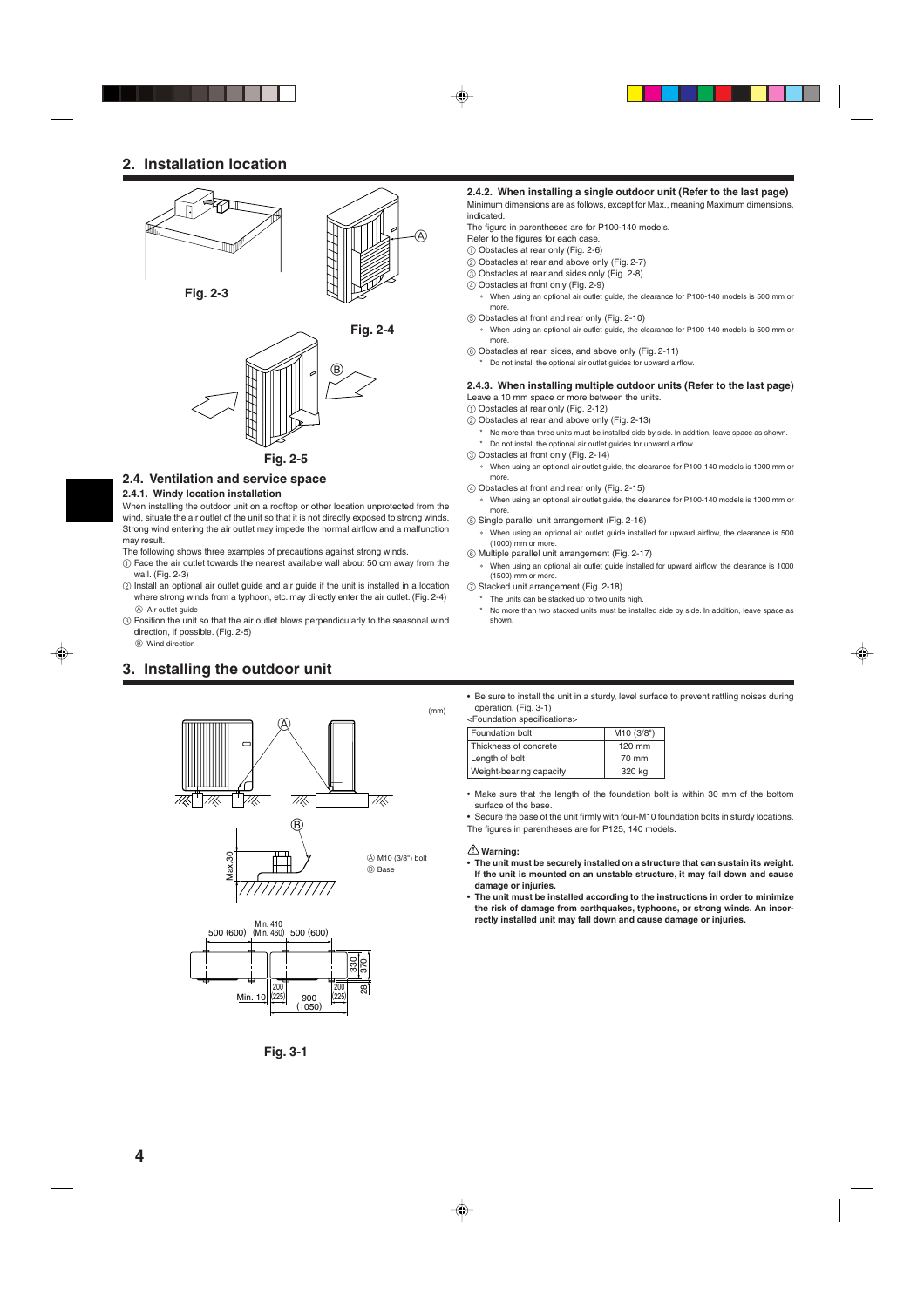

- A Flare cutting dimensions
	-



 $^\copyright$ 

**Fig. 4-1**

| Copper pipe O.D. | Flare dimensions   | Tightening torque |
|------------------|--------------------|-------------------|
| (mm)             | øA dimensions (mm) | $(N \cdot m)$     |
| ø6.35            | $8.6 - 9.0$        | $14 - 18$         |
| ø9.52            | $12.6 - 13.0$      | $35 - 42$         |
| 012.7            | $15.8 - 16.2$      | $50 - 58$         |
| ø15.88           | $19.3 - 19.7$      | 75 - 80           |
| ø19.05           | $22.9 - 23.3$      | $100 - 120$       |







- A Stop valve <Liquid side>
- B Stop valve <Gas side>

A Front piping cover B Pipling cover C Stop valve D Service panel

- C Service port
- D Open/Close section
- E Local pipe
- F Sealed, same way for gas side

E Band radius : 100 mm-150 mm

- G Pipe cover
- 
- H Do not use a wrench here. Refrigerant leakage may result.
- $\circledR$  Use two wrenches here.

**4.1. Precautions for devices that use R407C refrigerant**

- **• Do not use the existing refrigerant piping.**
- **• Do not use crushed, misshapen, or discolored tubing. The inside of the tubing should be clean and free from harmful sulfuric compounds, oxidants, dirt, debris, oils and moisture.**
- **• Store the piping to be used during installation indoors and keep both ends of the piping sealed until just before brazing.**
- **• Use ester oil, ether oil or alkylbenzene (small amount) as the refrigerator oil to coat flares and flange connections.**
- **• Use liquid refrigerant to fill the system.**
- **• Do not use a refrigerant other than R407C.**
- **• Use a vacuum pump with a reverse flow check valve.**
- **• Do not use the tools that are used with conventional refrigerants.**
- **• Do not use a charging cylinder.**
- **• Be especially careful when managing the tools.**
- **• Do not use commercially available dryers.**

#### **4.2. Connecting pipes (Fig. 4-1)**

- When commercially available copper pipes are used, wrap liquid and gas pipes with commercially available insulation materials (heat-resistant to 100 °C or more, thickness of 12 mm or more).
- The indoor parts of the drain pipe should be wrapped with polyethylene foam insulation materials (specific gravity of 0.03, thickness of 9 mm or more).
- Apply thin layer of refrigerant oil to pipe and joint seating surface before tightening flare nut.  $(A)$
- Use two wrenches to tighten piping connections.  $\circledB$
- Use leak detector or soapy water to check for gas leaks after connections are completed.
- Apply refrigerating machine oil over the entire flare seat surface. C
- Use the flare nuts as attached to the unit.  $\circledD$
- When bending the pipes, be careful not to break them. Bend radii of 100 mm to 150 mm are sufficient.
- Make sure the pipes do not contact the compressor. Abnormal noise or vibration may result.
- 1 Pipes must be connected starting from the indoor unit.
- Flare nuts must be tightened with a torque wrench.
- 2 Flare the liquid pipes and gas pipes and apply a thin layer of refrigeration oil Table 1 (Fig. 4-1) **S** CONSERVANT CONSERVANT CONSERVANT CONSERVANT CONSERVANT CONSERVANT CONSERVANT CONSERVANT CONSERVANT CONSERVANT CONSERVANT CONSERVANT CONSERVANT CONSERVANT CONSERVANT CONSERVANT CONSERVANT CONSERVANT C

| <b>Refrigerant Piping Sizes</b> |        |                 |  |                                                                                             |  |  |  |  |
|---------------------------------|--------|-----------------|--|---------------------------------------------------------------------------------------------|--|--|--|--|
| Item                            | Model  | P <sub>25</sub> |  | P35, 50, 60, 71   P100, 125, 140                                                            |  |  |  |  |
| Refrigerant                     | Liauid |                 |  | $ O.D. \emptyset 6.35 (1/4")   O.D. \emptyset 9.52 (3/8")   O.D. \emptyset 9.52 (3/8")  $   |  |  |  |  |
| piping                          | Gas    |                 |  | $ O.D. \emptyset$ 12.7 (1/2") $ O.D. \emptyset$ 15.88 (5/8") $ O.D. \emptyset$ 19.05 (3/4") |  |  |  |  |

## **4.3. Refrigerant piping (Fig. 4-2), (Fig. 4-3)**

Remove the service panel  $\mathbb D$  (three screws) and the front piping cover  $\mathbb \Theta$  (one screw) and rear piping cover  $\circledB$  (two screws).

- 1 Perform refrigerant piping connections for the indoor/outdoor unit when the outdoor unit's stop valve is completely closed.
- 2 Vacuum-purge air from the indoor unit and the connection piping.
- 3 After connecting the refrigerant pipes, check the connected pipes and the indoor unit for gas leaks. (Refer to 4.4 Refrigerant pipe airtight testing method)
- 4 Vacuumize the refrigerant lines through the service port of the liquid stop valve and then open the stop valves completely (for both the liquid and gas stop valves).
	- This will completely connect the refrigerant lines of the indoor and outdoor units. If the stop valves are left closed and the unit is operated, the compressor and
	- control valves will be damaged. • Use a leak detector or soapy water to check for gas leaks at the pipe connec-
	- tion sections of the outdoor unit.
	- Do not use the refrigerant from the unit to purge air from the refrigerant lines. After the valve work is completed, tighten the valve caps to the correct torque: 20 to 25 N·m (200 to 250 kgf·cm).
	- Failure to replace and tighten the caps may result in refrigerant leakage. In addition, do not damage the insides of the valve caps as they act as a seal to prevent refrigerant leakage.
- 5 Use sealant to seal the ends of the thermal insulation around the pipe connection sections to prevent water from entering the thermal insulation.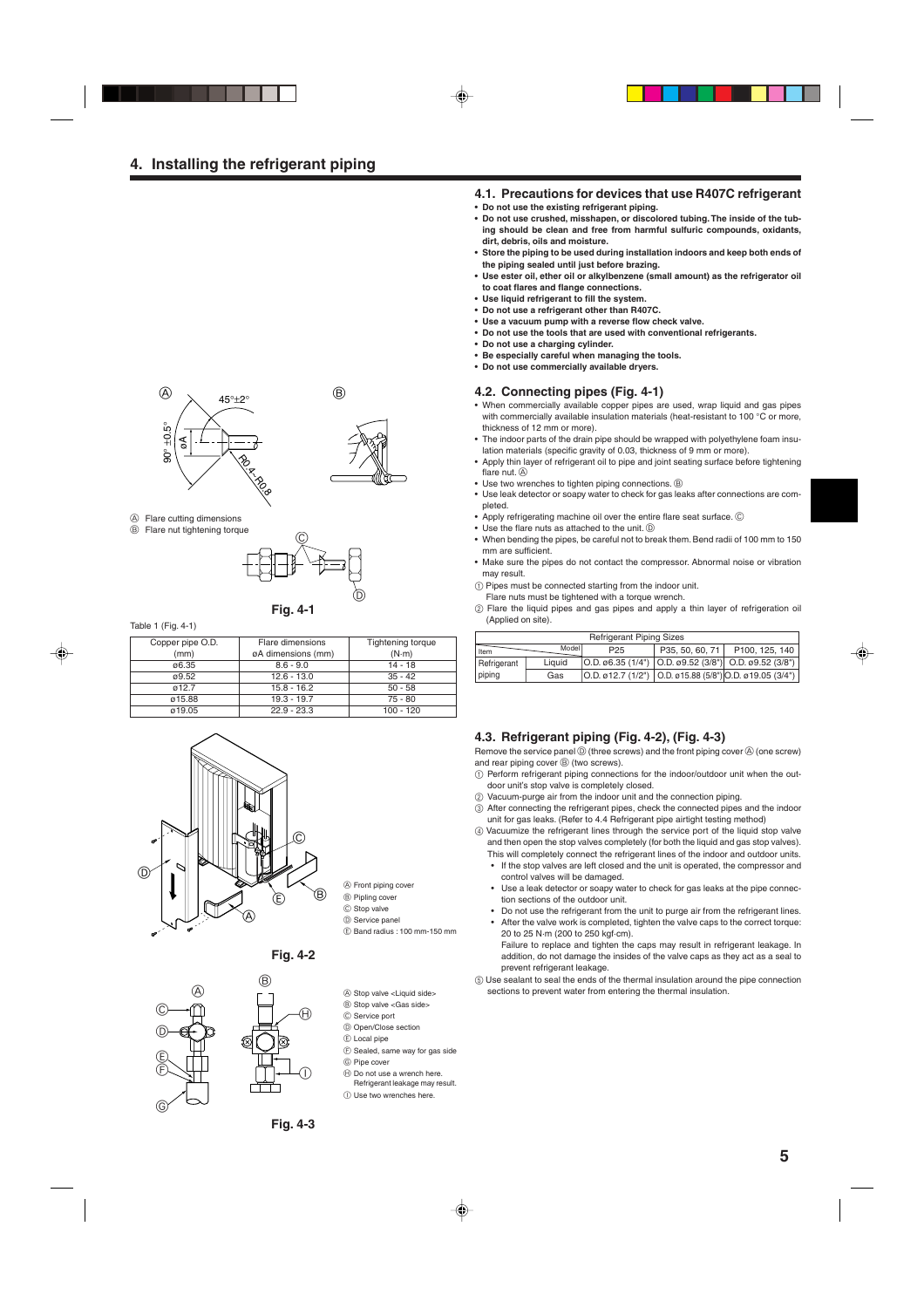

**Fig. 4-4**



**Fig. 4-5**



## **4.4. Refrigerant pipe airtight testing method**

- (1) Connect the testing tools.
	- Make sure the stop valves are closed and do not open them.
	- Add pressure to the refrigerant lines through the service port of the liquid stop valve.
- (2) Do not add pressure to the specified pressure all at once; add pressure little by little.  $\left(\right)$  Pressurize to 0.5 MPa (5 kgf/cm $^{2}$ G), wait five minutes, and make sure the pressure does not decrease.
	- 2 Pressurize to 1.5 MPa (15 kgf/cm2 G), wait five minutes, and make sure the pressure does not decrease.
	- 3 Pressurize to 3.3 MPa (33 kgf/cm2 G) and measure the surrounding temperature and refrigerant pressure.
- (3) If the specified pressure holds for about one day and does not decrease, the pipes have passed the test and there are no leaks.
- If the surrounding temperature changes by 1  $^{\circ}$ C, the pressure will change by about 0.03 MPa (0.3 kgf/cm2 G). Make the necessary corrections.
- (4) If the pressure decreases in steps (2) or (3), there is a gas leak. Look for the source of the gas leak.

## **4.5. Stop valve opening method**

- (1) Gas side (Fig. 4-4)
- $\overline{10}$  Remove the cap, pull the handle toward you and rotate 1/4 turn in a counterclockwise direction to open.
- 2 Make sure that the stop valve is open completely, push in the handle and rotate the cap back to its original position.
- (2) Liquid side (Fig. 4-5)
- $\alpha$  Remove the cap and turn the valve rod counterclockwise as far as it will go with the use of a 4 mm hexagonal wrench. Stop turning when it hits the stopper. (ø6.35: Approximately 4.5 revolutions) (ø9.52: Approximately 10 revolutions)
- 2 Make sure that the stop valve is open completely, push in the handle and rotate the cap back to its original position.

| and day pack to no chquical poontour |                              |
|--------------------------------------|------------------------------|
| (A) Valve                            | (F) Open position side       |
| (B) Unit side                        | © Service port               |
| C Handle                             | H Wrench hole                |
| (D) Can                              | ∩ Refrigerant flow direction |

D Cap E Local pipe side

Refrigerant pipes are protectively wrapped

• The pipes can be protectively wrapped up to a diameter of ø90 before or after connecting the pipes. Cut out the knockout in the pipe cover following the groove and wrap the pipes.

Pipe inlet gap

• Use putty or sealant to seal the pipe inlet around the pipes so that no gaps remain. (If the gaps are not closed, noise may be emitted or water and dust will enter the unit and breakdown may result.)

## **4.6. Addition of refrigerant**

Refrigerant charge:

- The liquid refrigerant should be charged using the low pressure charge plug in the service panel.
- Use the following table when adding R407C refrigerant to tubing that is over 20 m (P25-P60)/30 m (P71-P140).

 $(k<sub>g</sub>)$ 

| שיי)             |        |                         |        |        |        |                 |  |  |  |
|------------------|--------|-------------------------|--------|--------|--------|-----------------|--|--|--|
| Models           |        | Piping length (One way) |        |        |        |                 |  |  |  |
|                  | $-10m$ | $-20m$                  | $-30m$ | $-40m$ | $-50m$ | Factory charged |  |  |  |
| P <sub>25</sub>  | 1.7    |                         | 1.8    |        |        | 1.7             |  |  |  |
| P35              | 2.5    |                         | 2.6    | 3.0    |        | 2.5             |  |  |  |
| P <sub>50</sub>  | 2.6    |                         | 3.1    | 3.7    |        | 2.6             |  |  |  |
| P60              | 3.1    |                         | 3.3    | 3.9    | 4.5    | 3.1             |  |  |  |
| P71              |        | 3.3                     |        | 3.9    | 4.5    | 3.3             |  |  |  |
| P <sub>100</sub> |        | 4.0                     |        | 4.7    | 5.4    | 4.0             |  |  |  |
| P <sub>125</sub> |        | 4.6                     |        | 5.3    | 6.0    | 4.6             |  |  |  |
| P <sub>140</sub> |        | 4.9                     |        | 5.6    | 6.3    | 4.9             |  |  |  |

Example) For P125 model with 38 m of piping.

5.3 kg (40 m) – 4.6 kg

Therefore, additional refrigerant required  $= 0.7$  kg

## **4.7. For twin/triple combination**

Refrigerant piping limitation of length, height difference are shown in the figure. (Fig. 4-6)

- A Indoor unit
- B Outdoor unit
- C Multi distribution pipe (option)
- D Height difference (Indoor unit-Outdoor unit) Max. 30 m
- E Height difference (Indoor unit-Indoor unit) Max. 1 m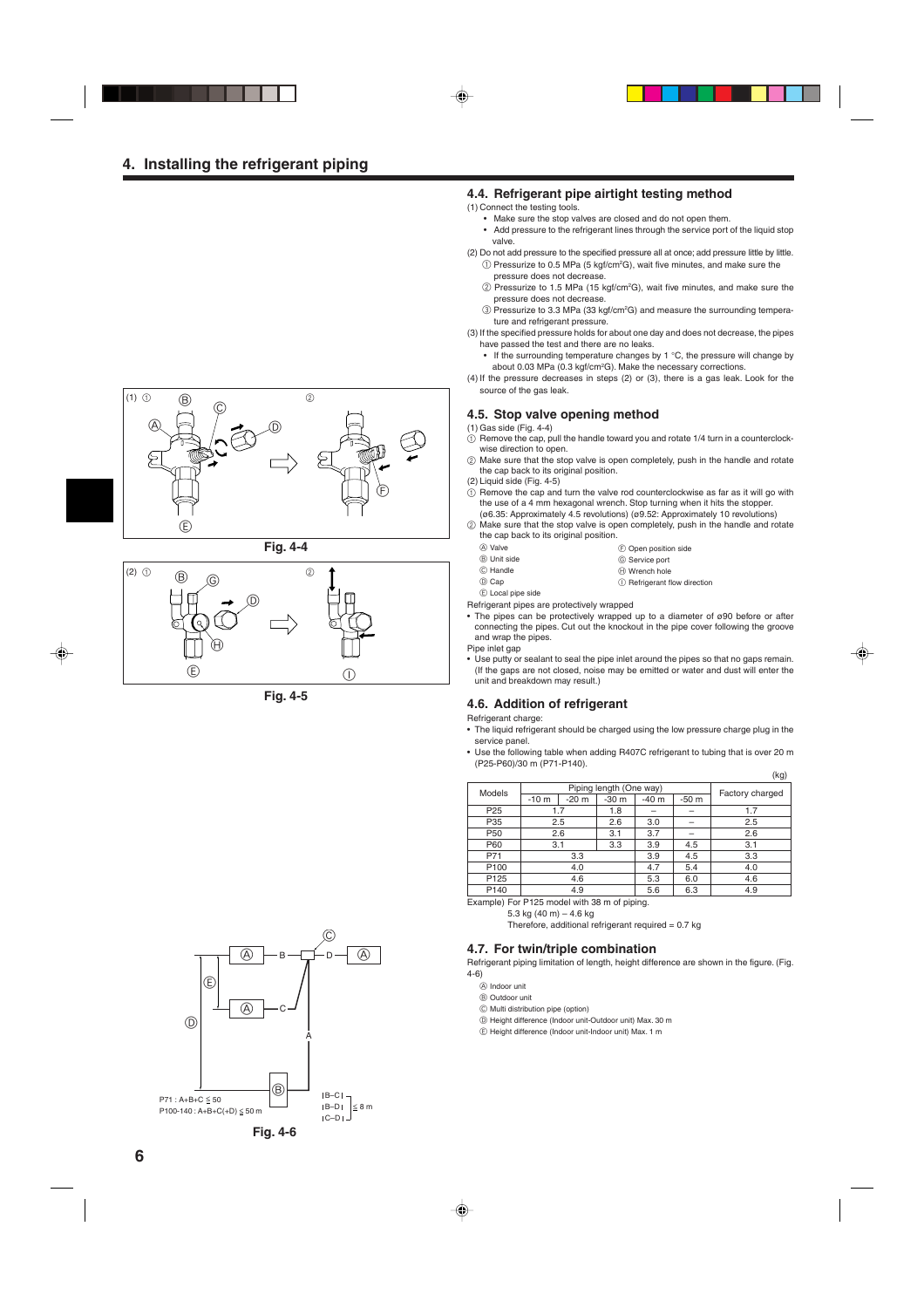# **5. Drainage piping work**

#### **Outdoor unit drainage pipe connection**

When drain piping is necessary, use the drain pan (optional parts).

## **6. Electrical work**

## **For PU(H)-P·YGAA**



**For PU(H)-P·VGAA**









## **6.1. Precautions (Fig. 6-1)**

• The compressor will not operate unless the power supply phase connection is correct.

- Grounding protection with a no-fuse breaker (earth leakage breaker [ELB]) is usually installed for  $(D, F)$ .
- The connection wiring between the outdoor and indoor units can be extended up to a maximum of 50 meters, and the total extension including the crossover wiring between rooms is a maximum of 80 m.

A switch with at least 3 mm contact separation in each pole shall be provided by the air conditioner installation.

- ∗ Label each breaker according to purpose (heater, unit etc.).
	- A Indoor unit
	- B Outdoor unit
	- C Remote controller

D Main switch/fuse

- E Grounding
- F Main switch/fuse for Electric heater
- G Grounding for Electric heater

# **6.2. Outdoor unit wiring (Fig. 6-2)**

- 1. Remove the service panel.
- 2. Wire the cables referring to the figure.
- A Earth terminal
- B Terminal block (Left: Power supply, Right: Indoor/Outdoor unit connecting wire)
- C Fasten with wiring clamp D Extraction direction for service panel
- E Service panel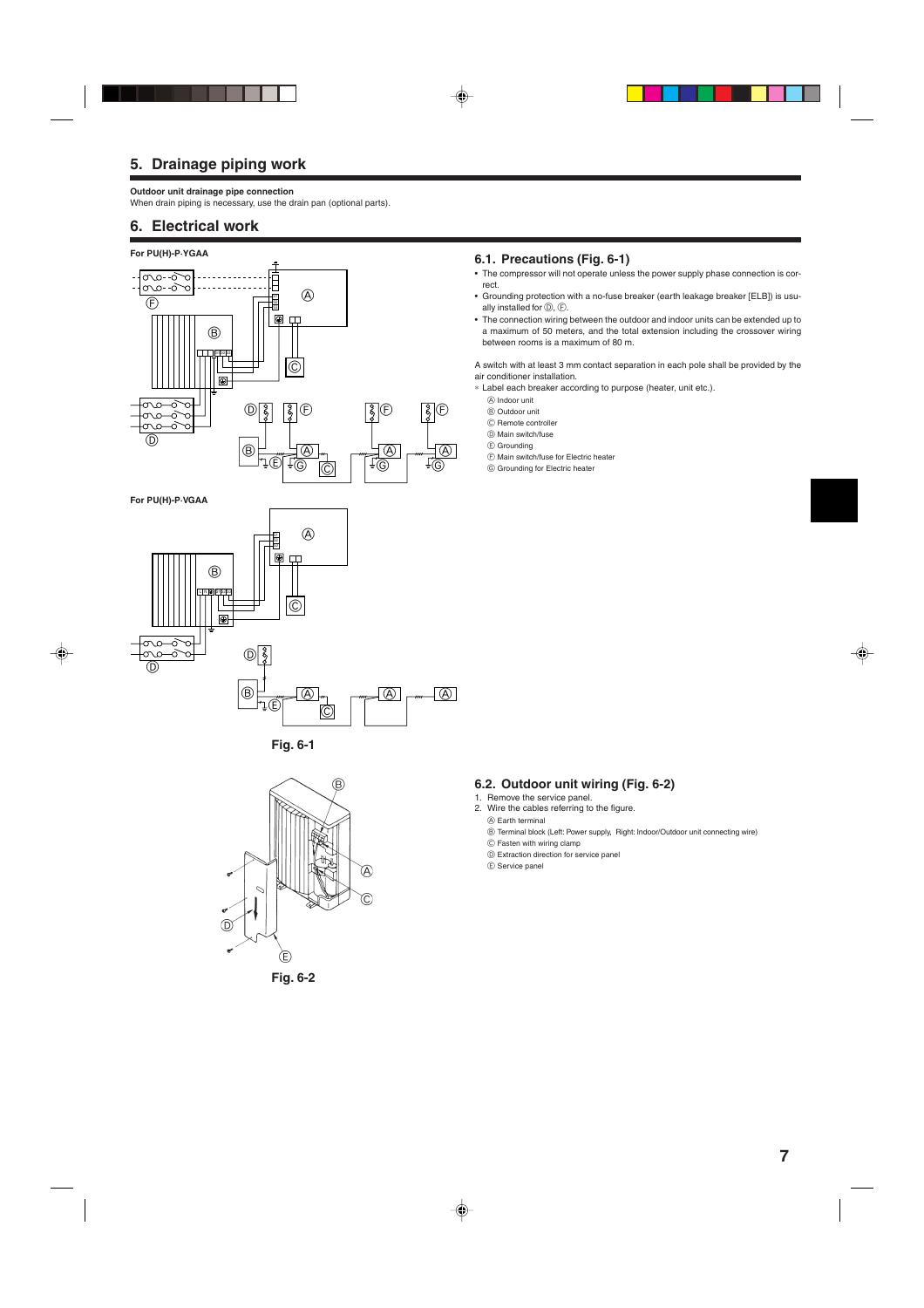## **6. Electrical work**

#### **6.3. Field electrical wiring**

| Outdoor unit model                          |         |                                                                 |                     |                                     |             |                                                                                |             |                                                   |             |                     |                     |                                    |                                    | <b>P140Y</b> |
|---------------------------------------------|---------|-----------------------------------------------------------------|---------------------|-------------------------------------|-------------|--------------------------------------------------------------------------------|-------------|---------------------------------------------------|-------------|---------------------|---------------------|------------------------------------|------------------------------------|--------------|
| Outdoor unit Power supply                   |         |                                                                 |                     |                                     |             |                                                                                |             |                                                   |             |                     |                     |                                    |                                    |              |
| Outdoor unit input capacity                 |         |                                                                 |                     |                                     |             |                                                                                |             |                                                   |             |                     |                     |                                    | 25 A                               |              |
| Main switch (Breaker)                       |         |                                                                 |                     |                                     |             |                                                                                |             |                                                   |             |                     |                     |                                    |                                    |              |
| Max. Permissive System Impedance $(\Omega)$ |         | 0.35                                                            | 0.26                | 0.12                                | 0.09        |                                                                                |             | 0.69                                              | 0.43        | 0.36                | 0.23                | 0.22                               | 0.14                               | 0.12         |
| Outdoor unit power supply                   |         | $2 \times$ Min. 1.5<br>$2 \times$ Min. 2.5<br>$2 \times$ Min. 4 |                     |                                     |             |                                                                                |             |                                                   |             | $4 \times$ Min. 2.5 |                     |                                    |                                    |              |
| Outdoor unit power supply earth             |         |                                                                 |                     |                                     |             |                                                                                |             | $1 \times$ Min. 1.5                               |             |                     |                     |                                    | $1 \times$ Min. 2.5                |              |
| Indoor unit-Outdoor unit                    | $*2$    |                                                                 |                     | $3 \times 1.5$ (polar)              |             |                                                                                |             |                                                   |             |                     |                     |                                    |                                    |              |
| Indoor unit-Outdoor unit earth              |         |                                                                 | $1 \times$ Min. 1.5 |                                     |             |                                                                                |             |                                                   |             |                     |                     |                                    |                                    |              |
| Remote controller-Indoor unit               | *3      | $2 \times 0.3$ (Non-polar)                                      |                     |                                     |             |                                                                                |             |                                                   |             |                     |                     |                                    |                                    |              |
| Outdoor unit L-N                            |         |                                                                 | AC 230 V            |                                     |             |                                                                                |             |                                                   |             |                     |                     |                                    |                                    |              |
| Outdoor unit L1-N. L2-N. L3-N               |         |                                                                 |                     |                                     |             |                                                                                |             |                                                   |             |                     |                     |                                    |                                    |              |
| Indoor unit-Outdoor unit S1-S2              | $*4$    | AC 230 V                                                        |                     |                                     |             |                                                                                |             |                                                   |             |                     |                     |                                    |                                    |              |
| Indoor unit-Outdoor unit S2-S3              | $*_{4}$ | <b>DC 24 V</b>                                                  |                     |                                     |             |                                                                                |             |                                                   |             |                     |                     |                                    |                                    |              |
| Remote controller-Indoor unit               | $*_{4}$ | <b>DC 12 V</b>                                                  |                     |                                     |             |                                                                                |             |                                                   |             |                     |                     |                                    |                                    |              |
|                                             |         | $*_{4}$                                                         | <b>P25V</b>         | P35V<br>16 A<br>$1 \times$ Min. 1.5 | <b>P50V</b> | <b>P60V</b><br>$\sim$ /N (single), 50 Hz, 230 V<br>25 A<br>$1 \times$ Min. 2.5 | <b>P71V</b> | <b>P100V</b><br>32 A<br>0.06<br>$1 \times$ Min. 4 | <b>P35Y</b> | <b>P50Y</b>         | <b>P60Y</b><br>16 A | <b>P71Y</b><br>$4 \times$ Min. 1.5 | P100Y<br>3N~(3phase), 50 Hz, 400 V | P125Y        |

\*1. A breaker with at least 3 mm contact separation in each pole shall be provided. Use non-fuse breaker (NF) or earth leakage breaker (NV).

\*2. Max. 45 m

If 2.5 mm2 used, Max. 50 m

If 2.5 mm<sup>2</sup> used and S3 separated, Max, 80 m

\*3. The 10 m wire is attached in the remote controller accessory.

\*4. The voltage are NOT against the ground.

S3 terminal has DC 24 V against S2 terminal. However between S3 and S1, these terminals are not electrically insulated by the transformer or other device.

**Notes: 1. Wiring size must comply with the applicable local and national code. 2. Power supply cords and Indoor unit/Outdoor unit connecting cords shall not be lighter than polychloroprene sheathed flexible cord. (Design 245 IEC 57) 3. Install an earth longer than other cables.**

 **Caution:**

**Do not push the contactor button (52C) on the outdoor unit, otherwise the compressor may be damaged.**

## **7. Test run**

#### **7.1. Before test run**

- s **After completing installation and the wiring and piping of the indoor and outdoor units, check for refrigerant leakage, looseness in the power supply or control wiring, wrong polarity, and no disconnection of one phase in the supply.**
- $\blacktriangleright$  Use a 500-volt megohmmeter to check that the resistance between the power **supply terminals and ground is at least 1.0 M**Ω**.**
- s **Do not carry out this test on the control wiring (low voltage circuit) terminals. Warning:**

**Do not use the air conditioner if the insulation resistance is less than 1.0 M**Ω**.**

#### **Insulation resistance**

After installation or after the power source to the unit has been cut for an extended period, the insulation resistance will drop below 1 MΩ due to refrigerant accumulating in the compressor. This is not a malfunction. Perform the following procedures.

- 1. Remove the wires from the compressor and measure the insulation resistance of the compressor.
- 2. If the insulation resistance is below 1 MΩ, the compressor is faulty or the resistance dropped due the accumulation of refrigerant in the compressor.
- 3. After connecting the wires to the compressor, the compressor will start to warm up after power is supplied. After supplying power for the times indicated below, measure the insulation resistance again.
	- The insulation resistance drops due to accumulation of refrigerant in the compressor. The resistance will rise above 1 MΩ after the compressor is warmed up for two to three hours.
	- (The time necessary to warm up the compressor varies according to atmospheric conditions and refrigerant accumulation.)
	- To operate the compressor with refrigerant accumulated in the compressor, the compressor must be warmed up at least 12 hours to prevent breakdown.
- 4. If the insulation resistance rises above 1 M $\Omega$ , the compressor is not faulty.

## **7.2. Test run**

#### **7.2.1. Using SW4 in outdoor unit 1) PUH Type**

| ij FUII lype |     |                   |
|--------------|-----|-------------------|
| SW4-1        | ΟN  |                   |
| SW4-2        | OFF | Cooling operation |
| SW4-1        | OΝ  |                   |
| SW4-2        | ON  | Heating operation |
| 2) PU Tvpe   |     |                   |

#### **2) PU Type**

SW4-1 ON<br>SW4-2 ON or OFF Cooling operation

- \* After performing the test run, set SW4-1 to OFF.
- After power is supplied, a small clicking noise may be heard from the inside of the outdoor unit. The electronic expansion valve is opening and closing. The unit is not faulty.
- A few seconds after the compressor starts, a clanging noise may be heard from the inside of the outdoor unit. The noise is coming from the check valve due to the small difference in pressure in the pipes. The unit is not faulty.

#### **Caution:**

- **The compressor will not operate unless the power supply phase connection is correct.**
- **• Turn on the power at least 12 hours before starting operation.**
- Starting operation immediately after turning on the main power switch can result in severe damage to internal parts. Keep the power switch turned on during the operational season.

#### $\blacktriangleright$  The followings must be checked as well.

- The outdoor unit is not faulty. LED1 and LED2 on the control board of the outdoor unit flash when the outdoor unit is faulty.
- Both the gas and liquid stop valves are completely open.
- A protective sheet covers the surface of the DIP switch panel on the control board of the outdoor unit. Remove the protective sheet to operate the DIP switches easily.
- Make sure that the all of the SW5 DIP switches for function changes on the control board of the outdoor unit are set to OFF. If all of the SW5 switches are not set to OFF, record the settings and then set all of the switches to OFF. Begin recovering the refrigerant. After moving the unit to a new location and completing the test run, set the SW5 switches to the previously recorded settings.

**The test run operation mode cannot be changed by DIP switch SW4-2 during the test run. (To change the test run operation mode during the test run, stop the test run by DIP switch SW4-1. After changing the test run operation mode, resume the test run by switch SW4-1.)**

#### **7.2.2. Using remote controller**

Refer to the indoor unit installation manual.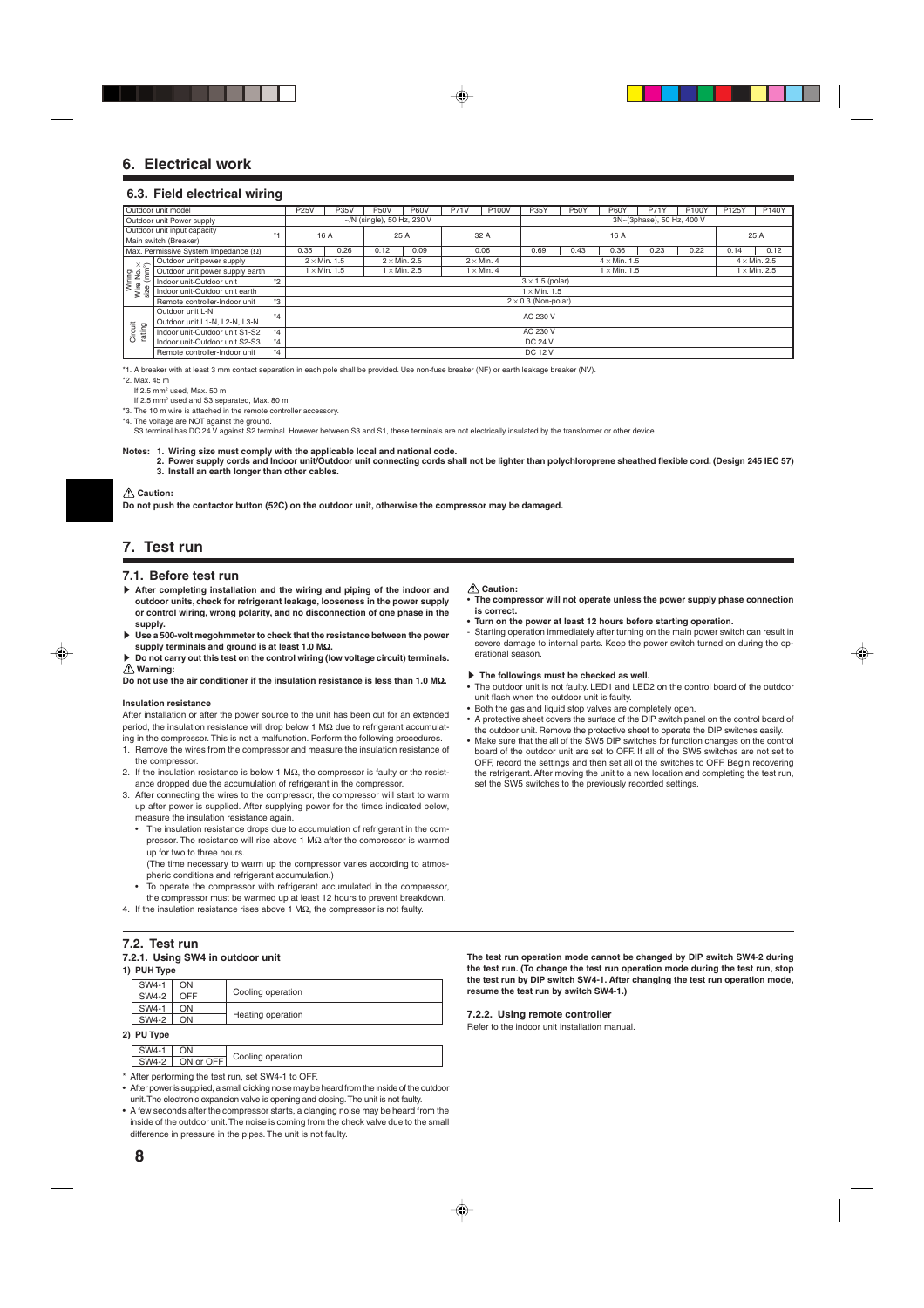# **8. System control (Fig. 8-1)**



**Fig. 8-1**

\* Set the refrigerant address using the DIP switch of the outdoor unit.

1 Wiring from the Remote Control

This wire is connected to TB5 (terminal board for remote controller) of the indoor unit (non-polar).

2 When a Different Refrigerant System Grouping is Used.

Up to 16 refrigerant systems can be controlled as one group using the slim MA remote controller.

## **Note:**

## In single refrigerant system (twin/triple), there is no need of wiring  $@$ .

| SW <sub>1</sub>                    |                             | Function                                                    | Operation according to switch setting |                               |  |  |
|------------------------------------|-----------------------------|-------------------------------------------------------------|---------------------------------------|-------------------------------|--|--|
| Function table                     |                             |                                                             | ON                                    | OFF                           |  |  |
| $<$ SW1 $>$                        |                             | Compulsory de-<br>frosting                                  | Start                                 | Normal                        |  |  |
|                                    | SW <sub>1</sub><br>function | 2 Error history clear                                       | Clear                                 | Normal                        |  |  |
| ON <b>DODDDD</b><br>OFFI<br>123456 | settings                    | Refrigerant sys-<br>3<br>tem address set-<br>ting<br>5<br>6 | dresses 0 to 15                       | Settings for outdoor unit ad- |  |  |